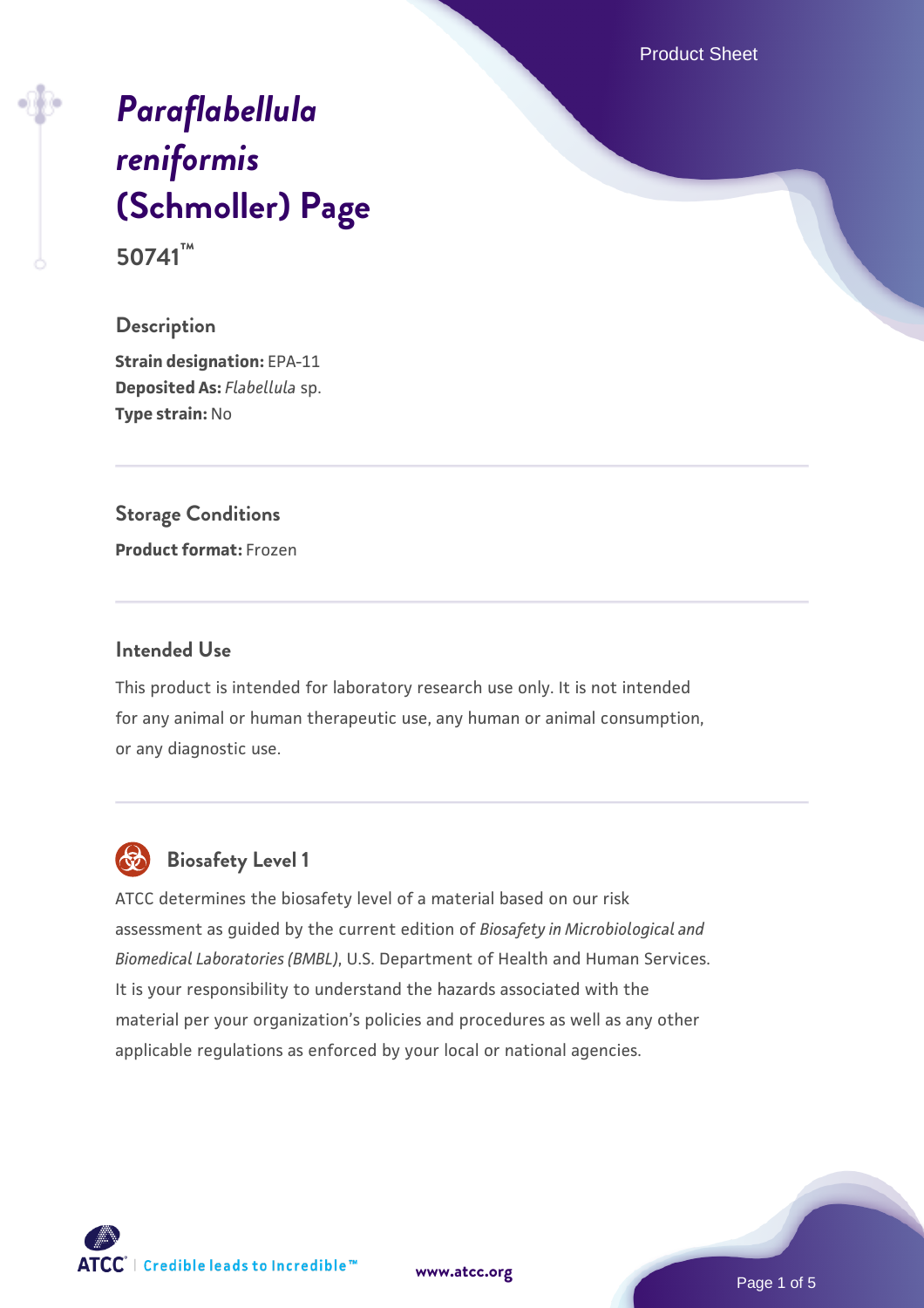ATCC highly recommends that appropriate personal protective equipment is always used when handling vials. For cultures that require storage in liquid nitrogen, it is important to note that some vials may leak when submersed in liquid nitrogen and will slowly fill with liquid nitrogen. Upon thawing, the conversion of the liquid nitrogen back to its gas phase may result in the vial exploding or blowing off its cap with dangerous force creating flying debris. Unless necessary, ATCC recommends that these cultures be stored in the vapor phase of liquid nitrogen rather than submersed in liquid nitrogen.

# **Certificate of Analysis**

For batch-specific test results, refer to the applicable certificate of analysis that can be found at www.atcc.org.

# **Growth Conditions**

**Medium:**  [ATCC Medium 1667: Half-strength seawater 802 medium](https://www.atcc.org/-/media/product-assets/documents/microbial-media-formulations/atcc-medium-1667.pdf?rev=e8b90ed1236f411ba650f64545b27e7b) **Temperature:** 25°C

## **Material Citation**

If use of this material results in a scientific publication, please cite the material in the following manner: *Paraflabellula reniformis* (Schmoller) Page (ATCC 50741)

#### **References**

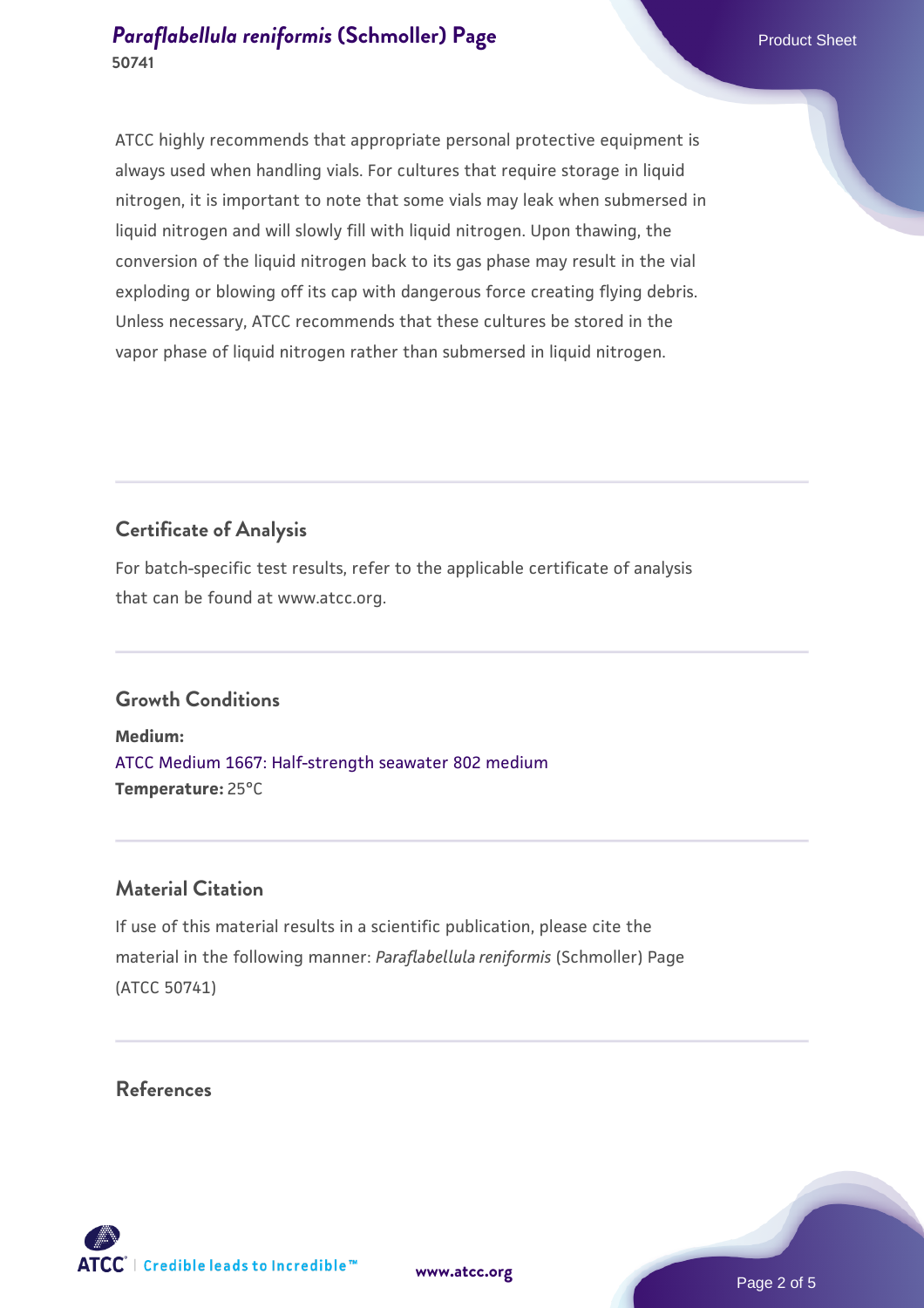References and other information relating to this material are available at www.atcc.org.

#### **Warranty**

The product is provided 'AS IS' and the viability of ATCC® products is warranted for 30 days from the date of shipment, provided that the customer has stored and handled the product according to the information included on the product information sheet, website, and Certificate of Analysis. For living cultures, ATCC lists the media formulation and reagents that have been found to be effective for the product. While other unspecified media and reagents may also produce satisfactory results, a change in the ATCC and/or depositor-recommended protocols may affect the recovery, growth, and/or function of the product. If an alternative medium formulation or reagent is used, the ATCC warranty for viability is no longer valid. Except as expressly set forth herein, no other warranties of any kind are provided, express or implied, including, but not limited to, any implied warranties of merchantability, fitness for a particular purpose, manufacture according to cGMP standards, typicality, safety, accuracy, and/or noninfringement.

#### **Disclaimers**

This product is intended for laboratory research use only. It is not intended for any animal or human therapeutic use, any human or animal consumption, or any diagnostic use. Any proposed commercial use is prohibited without a license from ATCC.

While ATCC uses reasonable efforts to include accurate and up-to-date information on this product sheet, ATCC makes no warranties or representations as to its accuracy. Citations from scientific literature and patents are provided for informational purposes only. ATCC does not warrant



**[www.atcc.org](http://www.atcc.org)**

Page 3 of 5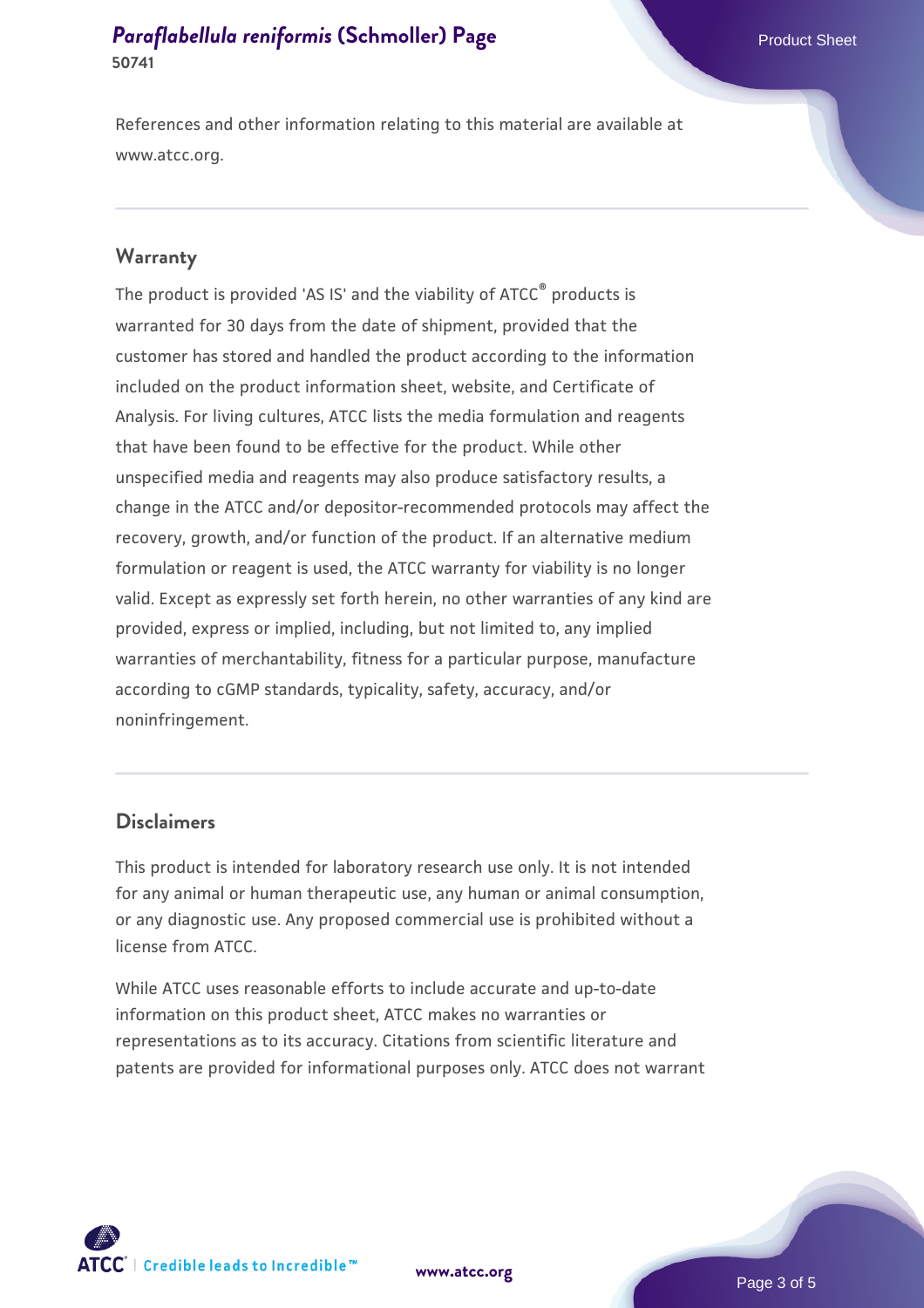that such information has been confirmed to be accurate or complete and the customer bears the sole responsibility of confirming the accuracy and completeness of any such information.

This product is sent on the condition that the customer is responsible for and assumes all risk and responsibility in connection with the receipt, handling, storage, disposal, and use of the ATCC product including without limitation taking all appropriate safety and handling precautions to minimize health or environmental risk. As a condition of receiving the material, the customer agrees that any activity undertaken with the ATCC product and any progeny or modifications will be conducted in compliance with all applicable laws, regulations, and guidelines. This product is provided 'AS IS' with no representations or warranties whatsoever except as expressly set forth herein and in no event shall ATCC, its parents, subsidiaries, directors, officers, agents, employees, assigns, successors, and affiliates be liable for indirect, special, incidental, or consequential damages of any kind in connection with or arising out of the customer's use of the product. While reasonable effort is made to ensure authenticity and reliability of materials on deposit, ATCC is not liable for damages arising from the misidentification or misrepresentation of such materials.

Please see the material transfer agreement (MTA) for further details regarding the use of this product. The MTA is available at www.atcc.org.

# **Copyright and Trademark Information**

© ATCC 2021. All rights reserved. ATCC is a registered trademark of the American Type Culture Collection.

#### **Revision**

This information on this document was last updated on 2021-05-19

#### **Contact Information**



**[www.atcc.org](http://www.atcc.org)**